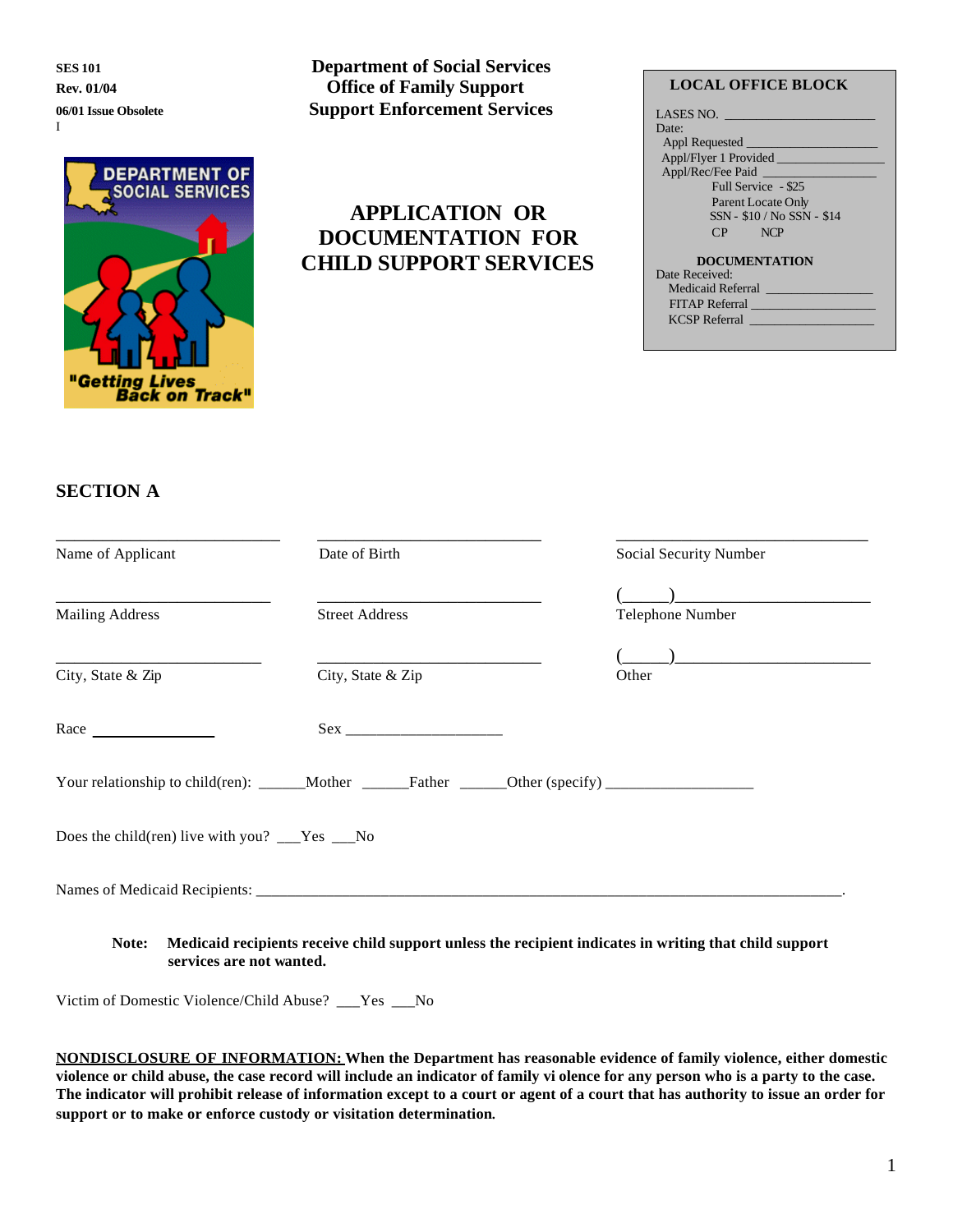| <b>SECTION B. MOTHER INFORMATION</b>                                                                                                                                                                                                  |                              |                 |                                                                    |           |                   |
|---------------------------------------------------------------------------------------------------------------------------------------------------------------------------------------------------------------------------------------|------------------------------|-----------------|--------------------------------------------------------------------|-----------|-------------------|
|                                                                                                                                                                                                                                       |                              |                 |                                                                    |           |                   |
| Name                                                                                                                                                                                                                                  | Maiden Name                  |                 | Other Names Used                                                   |           |                   |
| Date of Birth                                                                                                                                                                                                                         | Place of Birth (City, State) |                 | Social Security Number                                             |           |                   |
| <b>Mailing Address</b>                                                                                                                                                                                                                | City, State, Zip             |                 | $\begin{pmatrix} 1 & 1 \\ 1 & 1 \end{pmatrix}$<br>Telephone Number |           |                   |
| <b>Street Address</b>                                                                                                                                                                                                                 | City, State, Zip             |                 | Other                                                              |           |                   |
| Is the address listed above a current address? $\Box$ Yes $\Box$ No                                                                                                                                                                   |                              | $\Box$ Unknown  |                                                                    |           |                   |
| Physical description of mother (attach photo if available)                                                                                                                                                                            |                              |                 |                                                                    |           |                   |
| <b>Sex</b><br>Race                                                                                                                                                                                                                    | Height                       | Weight          | Hair color                                                         | Eye color | Driver's License# |
|                                                                                                                                                                                                                                       |                              |                 |                                                                    |           |                   |
| $\Box$ Single                                                                                                                                                                                                                         | $\Box$ Separated             | $\Box$ Divorced |                                                                    |           | Date of Divorce   |
|                                                                                                                                                                                                                                       |                              |                 |                                                                    |           |                   |
| Name, address, and phone number of mother's parents:                                                                                                                                                                                  |                              |                 |                                                                    |           |                   |
|                                                                                                                                                                                                                                       |                              |                 |                                                                    |           |                   |
|                                                                                                                                                                                                                                       |                              |                 |                                                                    |           |                   |
|                                                                                                                                                                                                                                       |                              |                 |                                                                    |           |                   |
|                                                                                                                                                                                                                                       |                              |                 |                                                                    |           |                   |
| Is mother in the military or has she ever been? $\Box$ Yes $\Box$ No If yes, complete the following:                                                                                                                                  |                              |                 |                                                                    |           |                   |
|                                                                                                                                                                                                                                       |                              |                 |                                                                    |           |                   |
| If the mother is incarcerated or on probation, complete the following:                                                                                                                                                                |                              |                 |                                                                    |           |                   |
|                                                                                                                                                                                                                                       |                              |                 |                                                                    |           |                   |
|                                                                                                                                                                                                                                       |                              |                 | $\text{Telephone: } (\_\_\_\_\_\_\_\_\_\_\$                        |           |                   |
|                                                                                                                                                                                                                                       |                              |                 | Is the mother self-employed? $\Box$ Yes                            | $\Box$ No |                   |
|                                                                                                                                                                                                                                       |                              |                 |                                                                    |           |                   |
| <b>AND/OR</b>                                                                                                                                                                                                                         |                              |                 |                                                                    |           |                   |
|                                                                                                                                                                                                                                       |                              |                 |                                                                    |           |                   |
|                                                                                                                                                                                                                                       |                              |                 |                                                                    |           |                   |
| Job Title <b>Example 2018</b> Salary \$ Salary \$ Part 2018 Professor Professor Professor Professor Professor Professor Professor Professor Professor Professor Professor Professor Professor Professor Professor Professor Professor |                              |                 |                                                                    |           |                   |
|                                                                                                                                                                                                                                       |                              |                 |                                                                    |           |                   |
|                                                                                                                                                                                                                                       |                              |                 |                                                                    |           |                   |
|                                                                                                                                                                                                                                       |                              |                 |                                                                    |           |                   |
|                                                                                                                                                                                                                                       |                              |                 |                                                                    |           |                   |
|                                                                                                                                                                                                                                       |                              |                 |                                                                    |           |                   |
| Veterans Benefits \$                                                                                                                                                                                                                  |                              |                 |                                                                    |           |                   |
|                                                                                                                                                                                                                                       |                              |                 |                                                                    |           |                   |
|                                                                                                                                                                                                                                       |                              |                 |                                                                    |           |                   |
|                                                                                                                                                                                                                                       |                              |                 |                                                                    |           |                   |
| Are any of the children listed in Section D covered? $\Box$ Yes $\Box$ No (If yes, please provide a copy of Insurance Card, if available                                                                                              |                              |                 |                                                                    |           |                   |
|                                                                                                                                                                                                                                       |                              |                 |                                                                    |           |                   |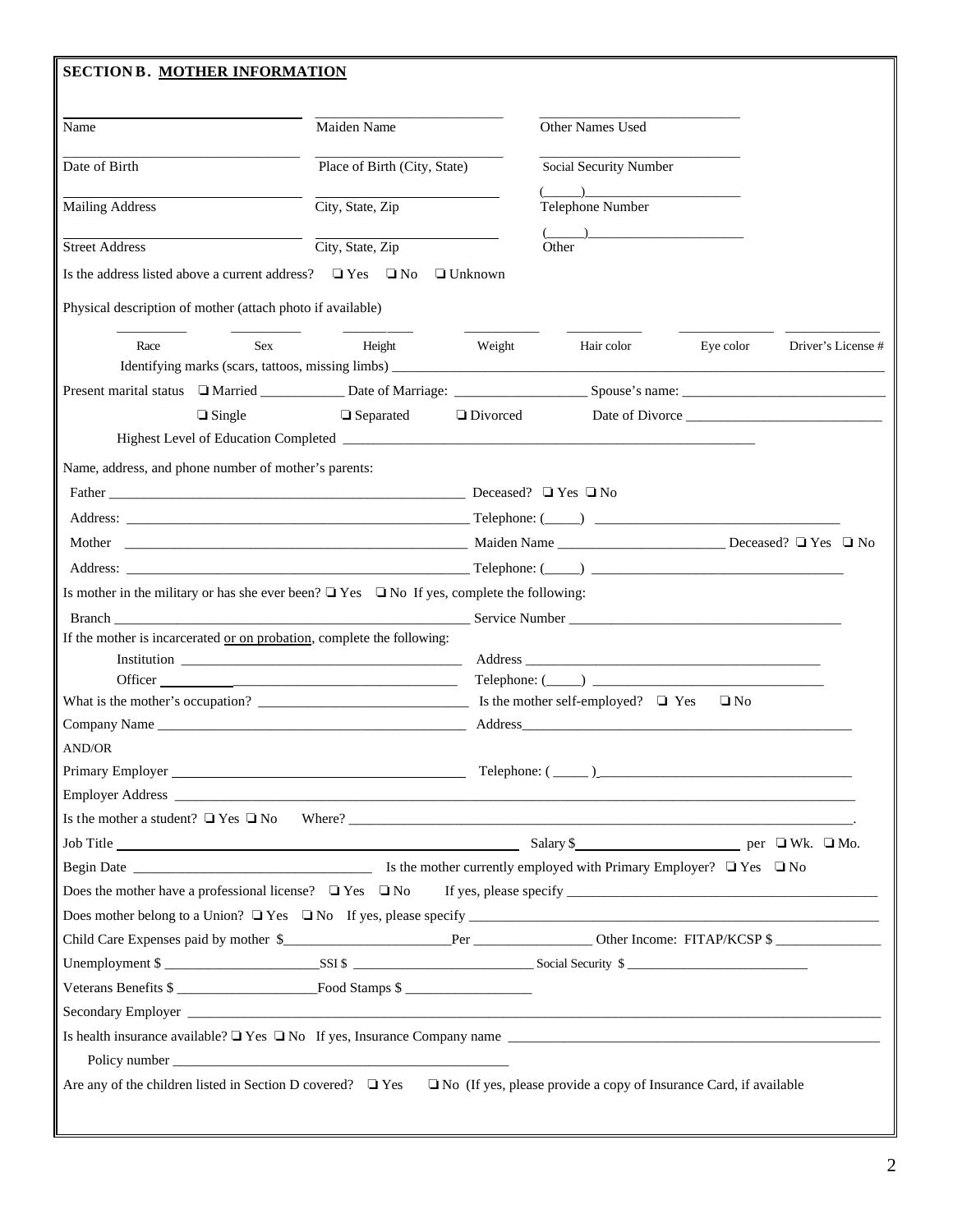| Name                                                                                                                                                                                                                           | Other Names Used<br>Place of Birth (City, State)<br>City, State, Zip<br>City, State, Zip |            | Social Security Number                                                                                                                                                                                                                                                                                                                                                                                                                                                                                                                                                                                                                                                                                                                                                                                                                                                                                    |                    |  |
|--------------------------------------------------------------------------------------------------------------------------------------------------------------------------------------------------------------------------------|------------------------------------------------------------------------------------------|------------|-----------------------------------------------------------------------------------------------------------------------------------------------------------------------------------------------------------------------------------------------------------------------------------------------------------------------------------------------------------------------------------------------------------------------------------------------------------------------------------------------------------------------------------------------------------------------------------------------------------------------------------------------------------------------------------------------------------------------------------------------------------------------------------------------------------------------------------------------------------------------------------------------------------|--------------------|--|
| Date of Birth                                                                                                                                                                                                                  |                                                                                          |            | Other Social Security Numbers Used<br>$\overline{(\hspace{.1cm}\cdot\hspace{.1cm}\cdot\hspace{.1cm} \cdot\hspace{.1cm} \cdot\hspace{.1cm} \cdot\hspace{.1cm} \cdot\hspace{.1cm} \cdot\hspace{.1cm} \cdot\hspace{.1cm} \cdot\hspace{.1cm} \cdot\hspace{.1cm} \cdot\hspace{.1cm} \cdot\hspace{.1cm} \cdot\hspace{.1cm} \cdot\hspace{.1cm} \cdot\hspace{.1cm} \cdot\hspace{.1cm} \cdot\hspace{.1cm} \cdot\hspace{.1cm} \cdot\hspace{.1cm} \cdot\hspace{.1cm} \cdot\hspace{.1cm}$<br>Telephone Number<br>$\begin{picture}(20,10) \put(0,0){\dashbox{0.5}(5,0){ }} \put(15,0){\circle{10}} \put(15,0){\circle{10}} \put(15,0){\circle{10}} \put(15,0){\circle{10}} \put(15,0){\circle{10}} \put(15,0){\circle{10}} \put(15,0){\circle{10}} \put(15,0){\circle{10}} \put(15,0){\circle{10}} \put(15,0){\circle{10}} \put(15,0){\circle{10}} \put(15,0){\circle{10}} \put(15,0){\circle{10}} \put(15,0$<br>Other |                    |  |
| <b>Mailing Address</b>                                                                                                                                                                                                         |                                                                                          |            |                                                                                                                                                                                                                                                                                                                                                                                                                                                                                                                                                                                                                                                                                                                                                                                                                                                                                                           |                    |  |
| <b>Street Address</b>                                                                                                                                                                                                          |                                                                                          |            |                                                                                                                                                                                                                                                                                                                                                                                                                                                                                                                                                                                                                                                                                                                                                                                                                                                                                                           |                    |  |
| Is the address listed above a current address? $\Box$ Yes $\Box$ No $\Box$ Unknown                                                                                                                                             |                                                                                          |            |                                                                                                                                                                                                                                                                                                                                                                                                                                                                                                                                                                                                                                                                                                                                                                                                                                                                                                           |                    |  |
| Physical description of father (attach photo if available)                                                                                                                                                                     |                                                                                          |            |                                                                                                                                                                                                                                                                                                                                                                                                                                                                                                                                                                                                                                                                                                                                                                                                                                                                                                           |                    |  |
| <b>Sex</b><br>Race                                                                                                                                                                                                             | Height<br>Weight                                                                         | Hair color | Eye color                                                                                                                                                                                                                                                                                                                                                                                                                                                                                                                                                                                                                                                                                                                                                                                                                                                                                                 | Driver's License # |  |
|                                                                                                                                                                                                                                |                                                                                          |            |                                                                                                                                                                                                                                                                                                                                                                                                                                                                                                                                                                                                                                                                                                                                                                                                                                                                                                           |                    |  |
| Present marital status □ Married Date of Marriage: Spouse's name: Spouse's name: Spouse's name:                                                                                                                                |                                                                                          |            |                                                                                                                                                                                                                                                                                                                                                                                                                                                                                                                                                                                                                                                                                                                                                                                                                                                                                                           |                    |  |
| $\Box$ Separated                                                                                                                                                                                                               | $\Box$ Divorced<br>$\Box$ Single<br>$\Box$ Unknown                                       |            |                                                                                                                                                                                                                                                                                                                                                                                                                                                                                                                                                                                                                                                                                                                                                                                                                                                                                                           |                    |  |
| Name, address, and phone number of father's parents:                                                                                                                                                                           |                                                                                          |            |                                                                                                                                                                                                                                                                                                                                                                                                                                                                                                                                                                                                                                                                                                                                                                                                                                                                                                           |                    |  |
| Father Deceased? □ Yes □ No                                                                                                                                                                                                    |                                                                                          |            |                                                                                                                                                                                                                                                                                                                                                                                                                                                                                                                                                                                                                                                                                                                                                                                                                                                                                                           |                    |  |
|                                                                                                                                                                                                                                |                                                                                          |            |                                                                                                                                                                                                                                                                                                                                                                                                                                                                                                                                                                                                                                                                                                                                                                                                                                                                                                           |                    |  |
|                                                                                                                                                                                                                                |                                                                                          |            |                                                                                                                                                                                                                                                                                                                                                                                                                                                                                                                                                                                                                                                                                                                                                                                                                                                                                                           | $\Box$ No          |  |
| Address: 2008. 2008. [2013] Telephone: (2014) 2008. [2013] Telephone: (2014) 2008. [2014] 2014. [2014] 2014. [2014] 2014. [2014] 2014. [2014] 2014. [2014] 2014. [2014] 2014. [2014] 2014. [2014] 2014. [2014] 2014. [2014] 20 |                                                                                          |            |                                                                                                                                                                                                                                                                                                                                                                                                                                                                                                                                                                                                                                                                                                                                                                                                                                                                                                           |                    |  |
|                                                                                                                                                                                                                                |                                                                                          |            |                                                                                                                                                                                                                                                                                                                                                                                                                                                                                                                                                                                                                                                                                                                                                                                                                                                                                                           |                    |  |
|                                                                                                                                                                                                                                | <b>Branch</b>                                                                            |            | Service Number                                                                                                                                                                                                                                                                                                                                                                                                                                                                                                                                                                                                                                                                                                                                                                                                                                                                                            |                    |  |
|                                                                                                                                                                                                                                |                                                                                          |            |                                                                                                                                                                                                                                                                                                                                                                                                                                                                                                                                                                                                                                                                                                                                                                                                                                                                                                           |                    |  |
| Date of Incarceration                                                                                                                                                                                                          |                                                                                          |            |                                                                                                                                                                                                                                                                                                                                                                                                                                                                                                                                                                                                                                                                                                                                                                                                                                                                                                           |                    |  |
| Probation Officer:                                                                                                                                                                                                             |                                                                                          |            | $\text{Telephone: } (\_\_\_\_\_\_\_\_\$<br>$\Box$ No                                                                                                                                                                                                                                                                                                                                                                                                                                                                                                                                                                                                                                                                                                                                                                                                                                                      |                    |  |
|                                                                                                                                                                                                                                |                                                                                          |            |                                                                                                                                                                                                                                                                                                                                                                                                                                                                                                                                                                                                                                                                                                                                                                                                                                                                                                           | $\Box$ No          |  |
|                                                                                                                                                                                                                                |                                                                                          |            | Is this a self-employed company name? $\Box$ Yes                                                                                                                                                                                                                                                                                                                                                                                                                                                                                                                                                                                                                                                                                                                                                                                                                                                          |                    |  |
| If the father is incarcerated or on probation, complete the following:<br>Company Name<br>Address _<br>AND/OR                                                                                                                  |                                                                                          |            |                                                                                                                                                                                                                                                                                                                                                                                                                                                                                                                                                                                                                                                                                                                                                                                                                                                                                                           |                    |  |
|                                                                                                                                                                                                                                |                                                                                          |            |                                                                                                                                                                                                                                                                                                                                                                                                                                                                                                                                                                                                                                                                                                                                                                                                                                                                                                           |                    |  |
|                                                                                                                                                                                                                                |                                                                                          |            |                                                                                                                                                                                                                                                                                                                                                                                                                                                                                                                                                                                                                                                                                                                                                                                                                                                                                                           |                    |  |
|                                                                                                                                                                                                                                |                                                                                          |            |                                                                                                                                                                                                                                                                                                                                                                                                                                                                                                                                                                                                                                                                                                                                                                                                                                                                                                           |                    |  |
|                                                                                                                                                                                                                                |                                                                                          |            |                                                                                                                                                                                                                                                                                                                                                                                                                                                                                                                                                                                                                                                                                                                                                                                                                                                                                                           |                    |  |
|                                                                                                                                                                                                                                |                                                                                          |            |                                                                                                                                                                                                                                                                                                                                                                                                                                                                                                                                                                                                                                                                                                                                                                                                                                                                                                           |                    |  |
|                                                                                                                                                                                                                                |                                                                                          |            |                                                                                                                                                                                                                                                                                                                                                                                                                                                                                                                                                                                                                                                                                                                                                                                                                                                                                                           |                    |  |
|                                                                                                                                                                                                                                |                                                                                          |            |                                                                                                                                                                                                                                                                                                                                                                                                                                                                                                                                                                                                                                                                                                                                                                                                                                                                                                           |                    |  |
|                                                                                                                                                                                                                                |                                                                                          |            |                                                                                                                                                                                                                                                                                                                                                                                                                                                                                                                                                                                                                                                                                                                                                                                                                                                                                                           |                    |  |
|                                                                                                                                                                                                                                |                                                                                          |            |                                                                                                                                                                                                                                                                                                                                                                                                                                                                                                                                                                                                                                                                                                                                                                                                                                                                                                           |                    |  |
|                                                                                                                                                                                                                                |                                                                                          |            |                                                                                                                                                                                                                                                                                                                                                                                                                                                                                                                                                                                                                                                                                                                                                                                                                                                                                                           |                    |  |
|                                                                                                                                                                                                                                |                                                                                          |            |                                                                                                                                                                                                                                                                                                                                                                                                                                                                                                                                                                                                                                                                                                                                                                                                                                                                                                           |                    |  |
| Does father have a professional license? $\Box$ Yes $\Box$ No If yes, please specify<br>Child Care Expenses paid by father \$<br>Veterans Benefits \$<br>Is health insurance available? $\Box$ Yes                             | $\Box$ No If yes, Insurance Co. name                                                     |            |                                                                                                                                                                                                                                                                                                                                                                                                                                                                                                                                                                                                                                                                                                                                                                                                                                                                                                           |                    |  |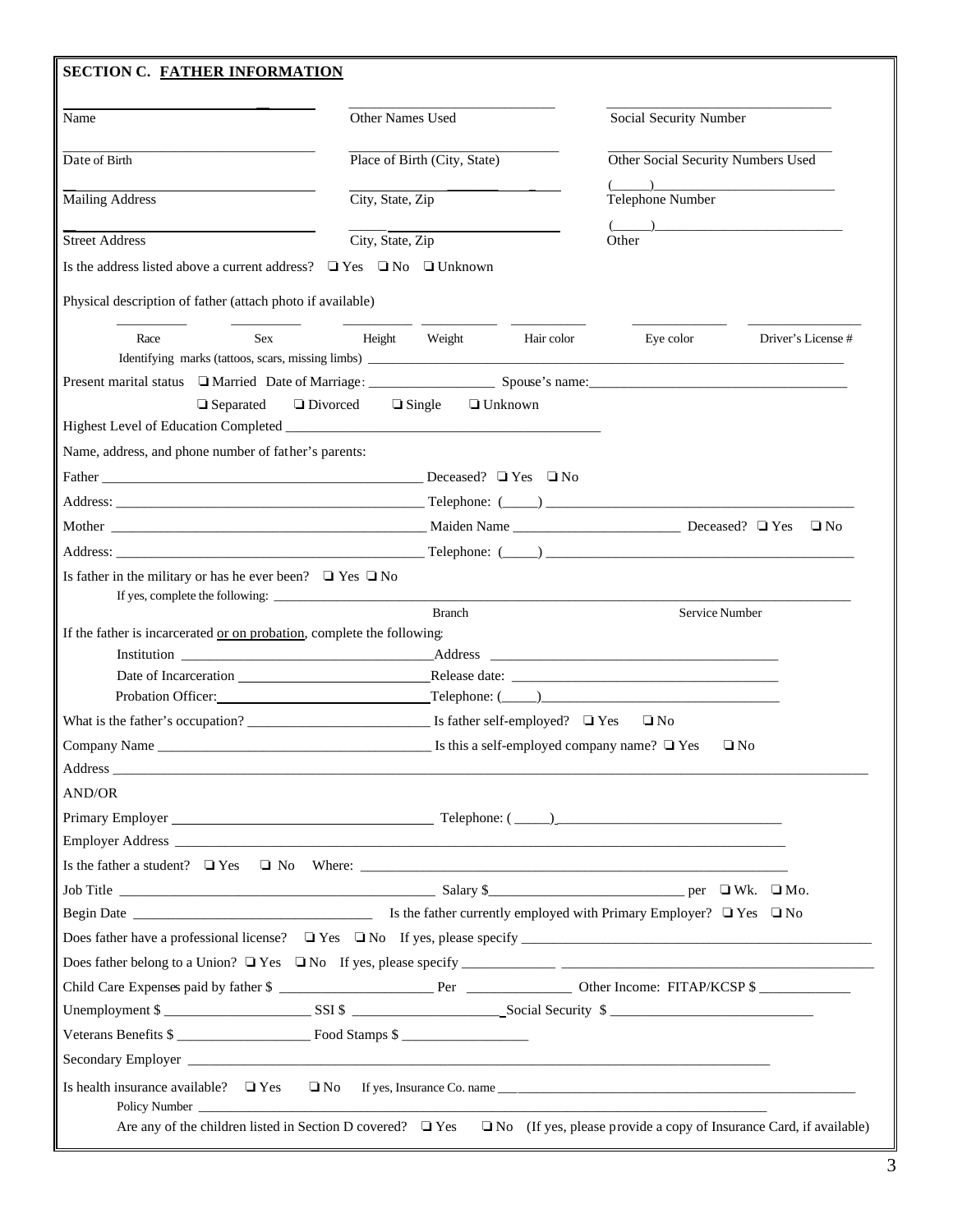| <b>SECTION D</b>                                                                                  |                                    |                                                                                                                                                                                                                                    |
|---------------------------------------------------------------------------------------------------|------------------------------------|------------------------------------------------------------------------------------------------------------------------------------------------------------------------------------------------------------------------------------|
| <b>1. CHILD INFORMATION</b>                                                                       |                                    |                                                                                                                                                                                                                                    |
|                                                                                                   |                                    |                                                                                                                                                                                                                                    |
| Child (First, Middle and Last Name)                                                               | (Date of Birth)                    | (Place of Birth – City & State)                                                                                                                                                                                                    |
| (Social Security Number)<br>Current State of Residence                                            | (Race)                             | (Sex)                                                                                                                                                                                                                              |
|                                                                                                   |                                    | Were the mother and father of this child legally married to each other when the mother became pregnant or at the time of birth? $\Box$ Yes<br>$\Box$ No                                                                            |
| If yes, Date of Marriage __________________ (provide copy of Marriage License)                    |                                    |                                                                                                                                                                                                                                    |
| Date of Divorce (provide copy of Divorce Decree) ________________________________                 |                                    |                                                                                                                                                                                                                                    |
| If no, is father's name on the Birth Certificate? (provide copy) $\Box$ Yes $\Box$ No             |                                    |                                                                                                                                                                                                                                    |
| If no, has the biological father signed an Acknowledgment of Paternity? (provide copy) $\Box$ Yes |                                    | $\Box$ No                                                                                                                                                                                                                          |
|                                                                                                   |                                    | Act of Legitimation? (provide copy of Marriage License ) $\Box$ Yes $\Box$ No If available, provide copy of acknowledgment.                                                                                                        |
|                                                                                                   |                                    | Does paternity need to be established? $\Box$ Yes $\Box$ No If yes, SES-101A (Affidavit In Support of Establishing Paternity) must be completed                                                                                    |
|                                                                                                   |                                    | Explain any extraordinary medical expenses relating to the child.                                                                                                                                                                  |
|                                                                                                   |                                    |                                                                                                                                                                                                                                    |
| Is there a court order for child and/or medical support for the child? (provide copy) $\Box$ Yes  |                                    | $\Box$ No                                                                                                                                                                                                                          |
| If yes, complete the following:                                                                   |                                    |                                                                                                                                                                                                                                    |
|                                                                                                   |                                    |                                                                                                                                                                                                                                    |
|                                                                                                   |                                    | Have charges of nonsupport been filed? Tes TNo If yes, where?<br>The Secretary Contract of nonsupport been filed? Tes TNo If yes, where?<br>The Secretary Contract of the Secretary Contract of the Secretary Contract of the Secr |
| When was the last time support was paid?                                                          |                                    |                                                                                                                                                                                                                                    |
|                                                                                                   |                                    |                                                                                                                                                                                                                                    |
| 2. CHILD INFORMATION                                                                              |                                    |                                                                                                                                                                                                                                    |
| Child (First, Middle and Last Name)                                                               | (Date of Birth)                    | (Place of Birth – City & State)                                                                                                                                                                                                    |
| (Social Security Number)                                                                          | (Race)                             | (Sex)                                                                                                                                                                                                                              |
| <b>Current State of Residence</b>                                                                 | State of Residence past six months |                                                                                                                                                                                                                                    |
|                                                                                                   |                                    | Were the mother and father of this child legally married to each other when the mother became pregnant or at the time of birth? $\Box$ Yes<br>$\Box$ No                                                                            |
| If yes, Date of Marriage ______________________ (provide copy of marriage license)                |                                    |                                                                                                                                                                                                                                    |
| Date of Divorce (provide copy of Divorce Decree) ________________________________                 |                                    |                                                                                                                                                                                                                                    |
| If no, is father's name on the Birth Certificate? (provide copy) $\Box$ Yes                       |                                    | $\Box$ No                                                                                                                                                                                                                          |
| If no, has the biological father signed an Acknowledgment of Paternity? (provide copy) $\Box$ Yes |                                    | $\Box$ No                                                                                                                                                                                                                          |
|                                                                                                   |                                    | Act of Legitimation? (provide copy of Marriage License) $\Box$ Yes $\Box$ No Provide copy of acknowledgment, if available.                                                                                                         |
|                                                                                                   |                                    | Does paternity need to be established? $\Box$ Yes $\Box$ No If yes, SES -101A (Affidavit In Support of Establishing Paternity) must be completed                                                                                   |
|                                                                                                   |                                    | Explain any extraordinary medical expenses relating to the child.                                                                                                                                                                  |
|                                                                                                   |                                    |                                                                                                                                                                                                                                    |
| Is there a court order for child and/or medical support for the child? (provide copy) $\Box$ Yes  |                                    | $\Box$ No                                                                                                                                                                                                                          |
| If yes, complete the following:                                                                   |                                    |                                                                                                                                                                                                                                    |
|                                                                                                   |                                    |                                                                                                                                                                                                                                    |
|                                                                                                   |                                    | Have charges of nonsupport been filed? $\Box$ Yes $\Box$ No If yes, where?                                                                                                                                                         |
|                                                                                                   |                                    |                                                                                                                                                                                                                                    |
|                                                                                                   |                                    |                                                                                                                                                                                                                                    |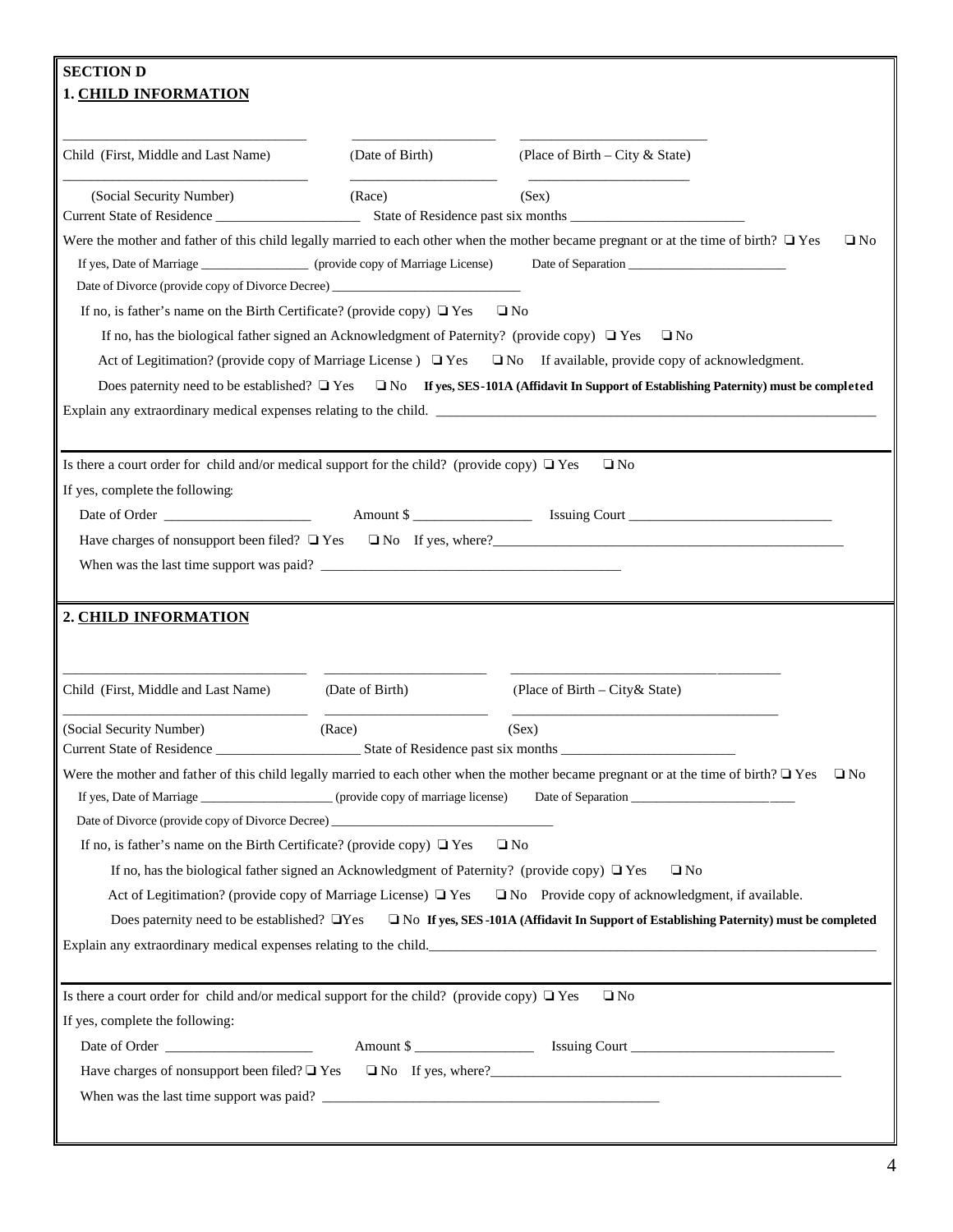| 3. CHILD INFORMATION                                                                             |                 |                                                                                                                                                      |
|--------------------------------------------------------------------------------------------------|-----------------|------------------------------------------------------------------------------------------------------------------------------------------------------|
| Child (First, Middle and Last Name)                                                              | (Date of Birth) | (Place of Birth - City & State)                                                                                                                      |
| (Social Security Number)                                                                         | (Race)          | (Sex)                                                                                                                                                |
| Date of Divorce (provide copy of Divorce Decree) ________________________________                |                 | Were the mother and father of this child legally married to each other when the mother became pregnant or at the time of birth? $\Box$ Yes $\Box$ No |
| If no, is father's name on the Birth Certificate? (provide copy) $\Box$ Yes $\Box$ No            |                 |                                                                                                                                                      |
|                                                                                                  |                 | If no, has the biological father signed an Acknowledgment of Paternity? (provide copy) $\Box$ Yes $\Box$ No                                          |
|                                                                                                  |                 | Act of Legitimation? (provide copy of Marriage License) $\Box$ Yes $\Box$ Provide copy of acknowledgment, if available.                              |
|                                                                                                  |                 | Does paternity need to be established? $\Box$ Yes $\Box$ No If yes, SES -101A (Affidavit In Support of Establishing Paternity) must be completed     |
|                                                                                                  |                 |                                                                                                                                                      |
|                                                                                                  |                 |                                                                                                                                                      |
| Is there a court order for child and/or medical support for the child? (provide copy) $\Box$ Yes |                 | $\square$ No                                                                                                                                         |
| If yes, complete the following:                                                                  |                 |                                                                                                                                                      |
|                                                                                                  |                 |                                                                                                                                                      |
|                                                                                                  |                 | Have charges of nonsupport been filed? $\Box$ Yes $\Box$ No If yes, where?                                                                           |
|                                                                                                  |                 |                                                                                                                                                      |
|                                                                                                  |                 |                                                                                                                                                      |
|                                                                                                  |                 |                                                                                                                                                      |
| 4. CHILD INFORMATION                                                                             |                 |                                                                                                                                                      |
|                                                                                                  |                 |                                                                                                                                                      |
| Child (First, Middle and Last Name)                                                              | (Date of Birth) | (Place of Birth – City & State)                                                                                                                      |
| (Social Security Number)                                                                         | (Race)          | (Sex)                                                                                                                                                |
|                                                                                                  |                 |                                                                                                                                                      |
|                                                                                                  |                 | Were the mother and father of this child legally married to each other when the mother became pregnant or the time of birth $\Box$ Yes $\Box$ No     |
|                                                                                                  |                 | If yes, Date of marriage research of Marriage License) Date of Separation research of Marriage License by Date of Separation                         |
| Date of Divorce (provide copy of Divorce Decree) ________________________________                |                 |                                                                                                                                                      |
| If no, is father's name on the Birth Certificate? (provide copy) $\Box$ Yes                      |                 | $\Box$ No                                                                                                                                            |
|                                                                                                  |                 | If no, has the biological father signed an Acknowledgment of Paternity? (provide copy) $\Box$ Yes<br>$\Box$ No                                       |
| Act of Legitimation? (provide copy of Marriage License) $\Box$ Yes $\Box$ No                     |                 | Provide copy of acknowledgment, if available.                                                                                                        |
|                                                                                                  |                 | Does paternity need to be established? $\Box$ Yes $\Box$ No If yes, SES101A (Affidavit In Support of Establishing Paternity) must be completed       |
|                                                                                                  |                 | Explain any extraordinary medical expenses relating to the child.                                                                                    |
|                                                                                                  |                 |                                                                                                                                                      |
| Is there a court order for child and/or medical support for the child? (provide copy) $\Box$ Yes |                 | $\Box$ No                                                                                                                                            |
| If yes, complete the following:                                                                  |                 |                                                                                                                                                      |
|                                                                                                  |                 |                                                                                                                                                      |
|                                                                                                  |                 | Have charges of nonsupport been filed? $\Box$ Yes $\Box$ No If yes, where?                                                                           |
|                                                                                                  |                 |                                                                                                                                                      |
|                                                                                                  |                 |                                                                                                                                                      |
|                                                                                                  |                 |                                                                                                                                                      |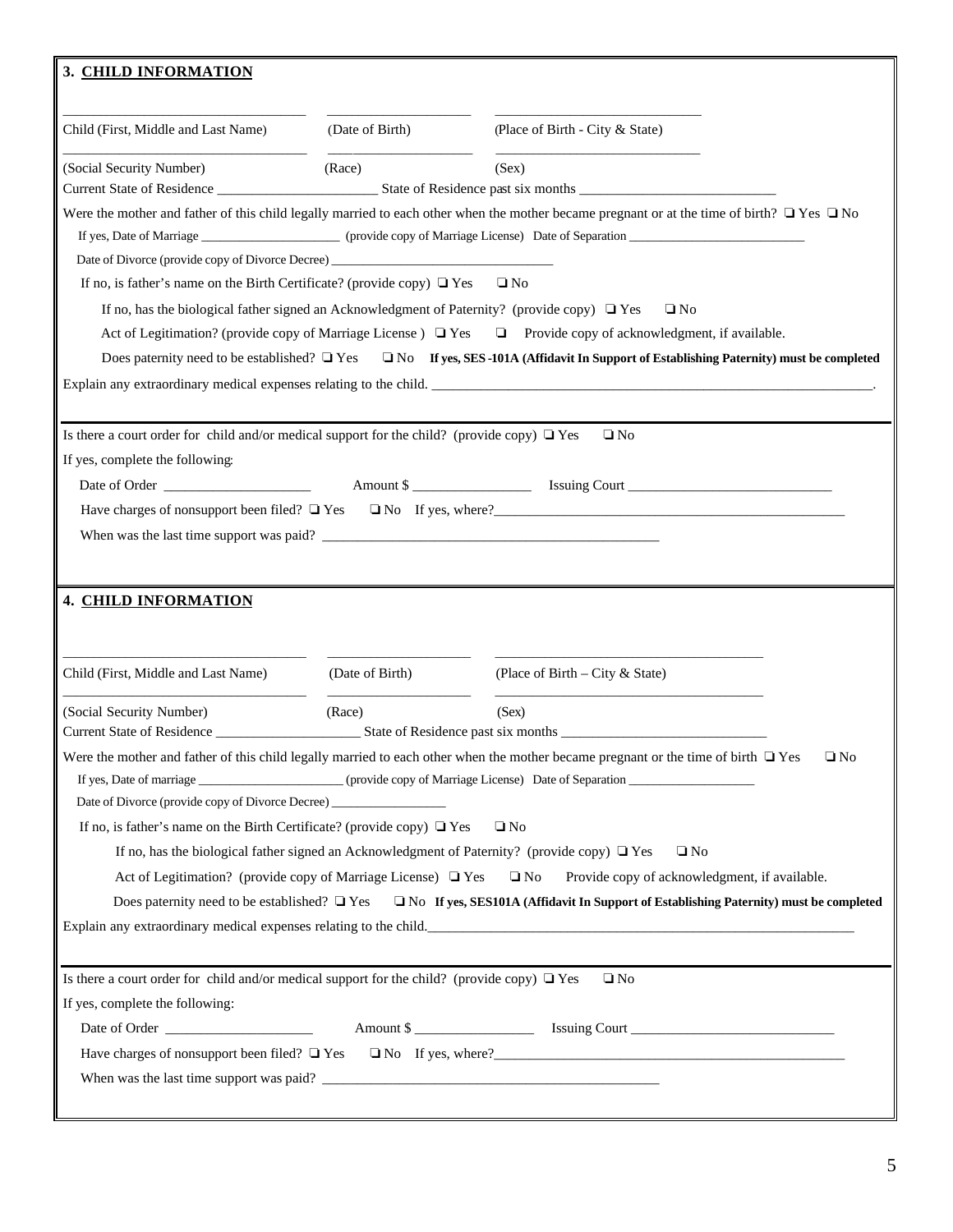# **YOUR RIGHTS AND RESPONSIBILITIES**

I understand the following conditions:

- 1. Support Enforcement Services has the authority to take whatever action is necessary to establish paternity and enforce a support obligation. Support Enforcement Services does not guarantee that efforts on my behalf will be successful.
- 2. If I do not cooperate with Support Enforcement Services, my case may be closed after advance notice is provided. The information I provide may affect the relative priority assigned to my case and any change in priority will only result from additional information received by Support Enforcement Services.
- 3. A nonrefundable fee of \$25.00 is charged for full service, unless I receive FITAP, KCSP, or Medicaid benefits. No action will be taken on my case until this fee is paid. A nonrefundable fee of \$10.00 is charged for parent locate only cases. An additional fee of \$4.00 is charged if I do not provide the noncustodial parent's social security number.
- 4. The post office is not permitted to forward checks. I must notify Support Enforcement Services if my street/mailing address should change; failure to do so could result in delayed payments.
- 5. I must notify Support Enforcement Services of any direct support payments received from the noncustodial parent. I must also report if the child(ren) receiving services are no longer residing with me.
- 6. The state staff attorney, District Attorney, and/or private contract attorney providing services pursuant to this application:
	- a. Does not represent me in any actions that may occur.
	- b. Represents only the State and the State's interest.<br>c. Cannot give me any legal advice. I must contact
	- c. Cannot give me any legal advice. I must contact my own attorney or the local legal services for legal advice.
- 7. Any information provided, orally, in writing, or in other form, is not protected by the attorney-client privilege and could be used by the State in a civil or criminal action against me. Whenever the interests of the Louisiana Department of Social Services conflict or are adverse to me, I should retain independent counsel to advise me of my rights. Any monies paid by me herein are not attorney fees.
- 8. Either party to a child support order may request a review of the child support order every three years to determine if the amount of support is consistent with the Louisiana child support award guidelines.
- 9. In accordance with Section 466(a)(13) of the Social Security Act [42 U.S.C. 666(a)(13)], disclosure of social security numbers is required. The information may be used for purposes of establishing paternity, modifying, and enforcing support obligations. Social security numbers may also be released for reasons directly connected to programs within the Department of Social Services.
- 10. Support Enforcement Services has authority to deposit and distribute all monies collected pursuant to this authorization in accordance with LA R.S. 46:236.1**.1 through 236.1.10**.
- 11. Support Enforcement Services does not calculat e interest on delinquent child support payments. However, if an individual obtains a judgment for interest owed and requests enforcement on the delinquency, the judgment may be enforced.
- 12. **Support Enforcement Services may withhold up to 10% from future child support payments from all of your child support cases to correct an overpayment.**  $\Box$  **Yes**  $\Box$  **No**  $\Box$  **CP's Initials: <u>overpayment.**  $\Box$  **Y**es  $\Box$  **No**</u>
- 13. By applying for child support services, I understand that medical support services will be provided unless the child(ren)are covered under a medical insurance policy other than Medicaid.

Either party to a child support order may request a review of actions taken, or when there is evidence that an action should have been taken on a case. The purpose of the administrative review is to determine if the action or proposed action is appropriate and in compliance with all applicable federal and state laws and regulations. A request for an administrative review should be forwarded to the office that is handling the case.

If I believe that I have been discriminated against because of race, color, or national origin, it is my right to file a complaint either through my local Office of Family Support or directly to the State Office of Family Support, or to the federal government. If I wish to file such a complaint, I may secure the complaint form from my local Support Enforcement Services office.

I swear that I have read the above or that it has been read to me and certify that my answer to each question is true and correct. I understand that if I have given false information or answer to any material question herein, I may be subject to criminal prosecution for knowingly giving such false information or answer.

\_\_\_\_\_\_\_\_\_\_\_\_\_\_\_\_\_\_\_\_\_\_\_\_\_\_\_\_\_\_\_\_ \_\_\_\_\_\_\_\_\_\_\_\_\_\_\_\_\_\_\_\_\_\_\_\_\_\_\_\_\_\_\_\_\_\_\_ \_\_\_\_\_\_\_\_\_\_\_\_\_\_\_\_\_\_\_\_\_\_\_\_ Witness Date **Signature of Applicant** Date Date Date

 \_\_ \_\_\_\_\_\_\_\_\_\_\_\_\_\_\_\_\_\_\_\_\_\_\_\_ Witness **Notary Notary Date**